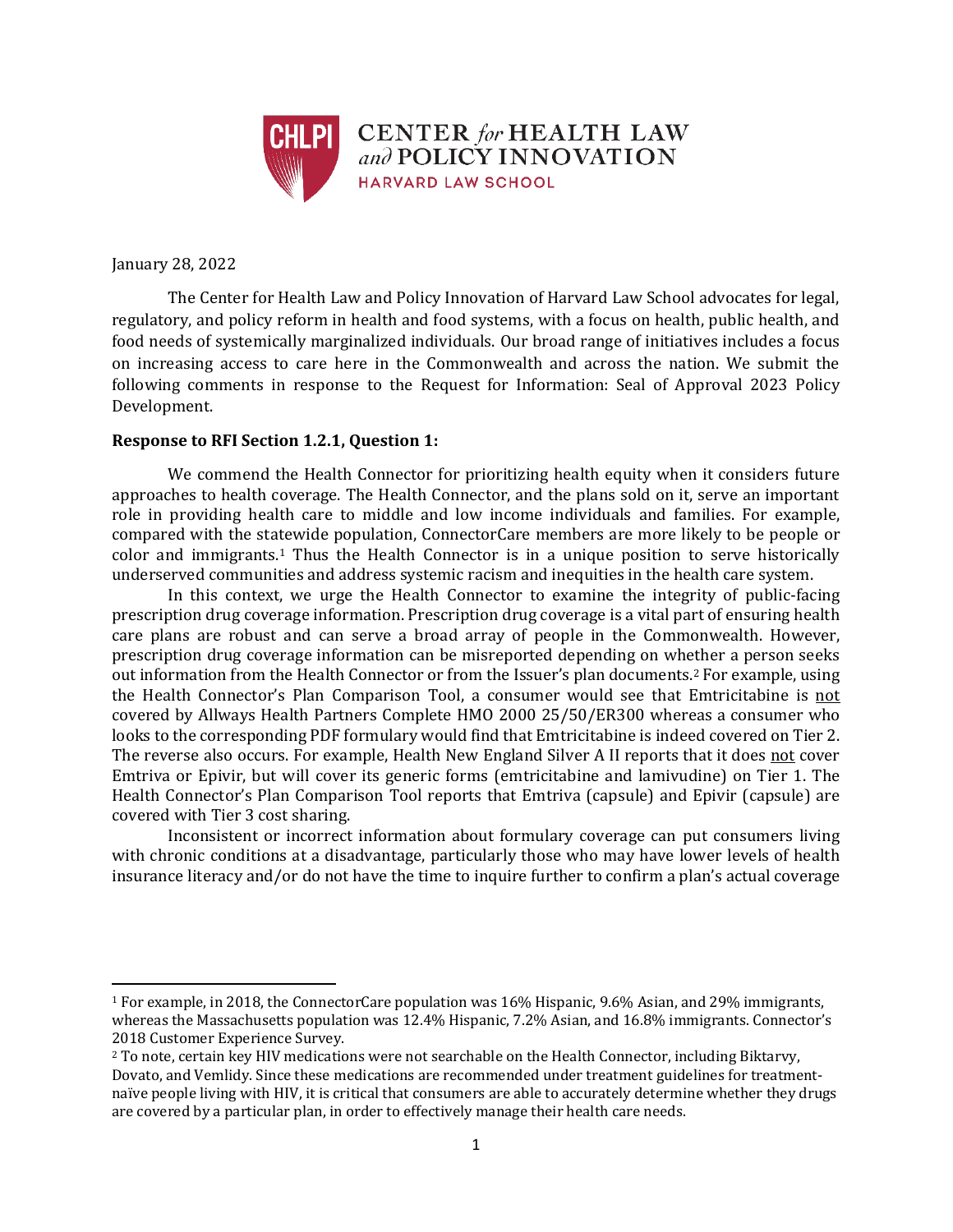of medications. This may have a disproportionate impact on communities of color and immigrants<sup>3</sup> who may be less likely to understand or be confident in insurance-related activities.<sup>4</sup>

We thus also recommend the Health Connector prioritize health insurance enrollment and utilization in its focus on health equity in the Commonwealth. A survey of new enrollees on Connecticut's and Washington's state-based Exchanges in 2015 observed racial disparities in enrollment experiences. The study found that compared to white respondents, non-white respondents were more likely to experience difficulties when selecting the most affordable and suitable plan and wish that they had help with their plan choice.<sup>5</sup> The Health Connector's plan standardization, particularly with co-payments instead of co-insurance for prescription drug costs, can help enormously with plan comparison, and we encourage the Health Connector to determine whether racial disparities exist in terms of enrollment and utilization of Health Connector plans and to identify what policies can be implemented to decrease barriers to enrolling in and using care.

## **Response to RFI Section 1.2.1, Question 3(a):**

As [Commonwealth officials are well aware,](https://www.wgbh.org/news/local-news/2022/01/24/patients-in-mental-distress-spend-days-stuck-in-mass-ers-waiting-for-inpatient-care) Massachusetts is in the midst of a crisis of mental health access. The exacerbating effect of the pandemic has been well documented, wit[h national data](https://www.cdc.gov/mmwr/volumes/70/wr/mm7024e1.htm)  [indicating,](https://www.cdc.gov/mmwr/volumes/70/wr/mm7024e1.htm) for example, that emergency department visits for suspected suicide attempts among girls aged 12 to 17 up nearly 51% between 2019 and 2021. While the crisis has its roots in a host of factors, some of which are outside of the scope of the Health Connector's mandate, there are policy reforms available to the Health Connector to mitigate access barriers.

The Health Connector should collaborate with its state partners in the Department of Insurance and the Attorney General's Office, as well as with its federal partners in the Department of Health & Human Services and the Department of Labor to strengthen enforcement of mental health parity laws. In particular, federal agencies are charged with making meaningful the Biden Administration's prioritization of mental health parity, as illustrated in the [2022 Mental Health Parity](https://www.dol.gov/sites/dolgov/files/EBSA/laws-and-regulations/laws/mental-health-parity/report-to-congress-2022-realizing-parity-reducing-stigma-and-raising-awareness.pdf)  [and Addiction Equity Act Report to Congress,](https://www.dol.gov/sites/dolgov/files/EBSA/laws-and-regulations/laws/mental-health-parity/report-to-congress-2022-realizing-parity-reducing-stigma-and-raising-awareness.pdf) issued just last week. Health Connector plans are subject to both the federal Mental Health Parity and Addiction Equity Act (MHPAEA), <sup>6</sup> as well as the

 $\overline{\phantom{a}}$ 

<sup>3</sup> Achieving health equity necessarily involves ensuring all people have access to health care, regardless of immigration status. Some non-citizens remained barred from enrolling in plans sold on the Health Connector, regardless of use of premium tax credits, but remain eligible for other Massachusetts programs depending on age, income, and other factors. MLRI, *Understanding Non-citizen's Eligibility for Health Coverage from MassHealth and the Health Connector* (Jan. 2022)[, https://www.masslegalservices.org/system/files/library/](https://www.masslegalservices.org/system/files/library/%0bUnderstanding%20eligibility%20of%20non-citizens%202022.pdf) [Understanding%20eligibility%20of%20non-citizens%202022.pdf.](https://www.masslegalservices.org/system/files/library/%0bUnderstanding%20eligibility%20of%20non-citizens%202022.pdf) We encourage the Health Connector to engage with stakeholders to determine whether non-citizens have a seamless enrollment experience if they come to the Health Connector seeking health care coverage.

<sup>4</sup> See, e.g., Victor G. Villagra et al., *Health Insurance Literacy: Disparities by Race, Ethnicity, and Language Preference*, 25 American J. of Managed Care e71, e72 (2019); Jean Edward et al., *Significant Disparities Exist in Consumer Health Insurance Literacy: Implications for Health Care Reform*, 3 Health Literacy Research and Practice e250, e252, e254 (2019); Sharon K. Long et al., *Large Racial and Ethnic Differences in Health Insurance Literacy Signal Need for Targeted Education and Outreach* (Feb. 6, 2014)[, https://perma.cc/6WRF-](https://perma.cc/6WRF-UTCJ)[UTCJ.](https://perma.cc/6WRF-UTCJ) Racial disparities in health insurance literacy can also be found in Massachusetts specifically. *See* Jean Edward et al., *The Impact of Health and Health Insurance Literacy on Access to Care for Hispanic/Latino Communities*, 35 Pub. Health Nursing 176, 179 (2018).

<sup>5</sup> Anna D. Sinaiko et al., *Consumer Health Insurance Shopping Behavior and Challenges: Lessons From Two State-Based Marketplaces*, 76 Med. Care Rsch. and Rev. 403, 419, 421 (2019); Pew Rsch. Ctr., Internet/Broadband Fact Sheet (June 12, 2019)[, https://perma.cc/Q558-EDFJ.](https://perma.cc/Q558-EDFJ) 

<sup>6</sup> Pub. L. 110-343, 122 Stat. 3765 (2008).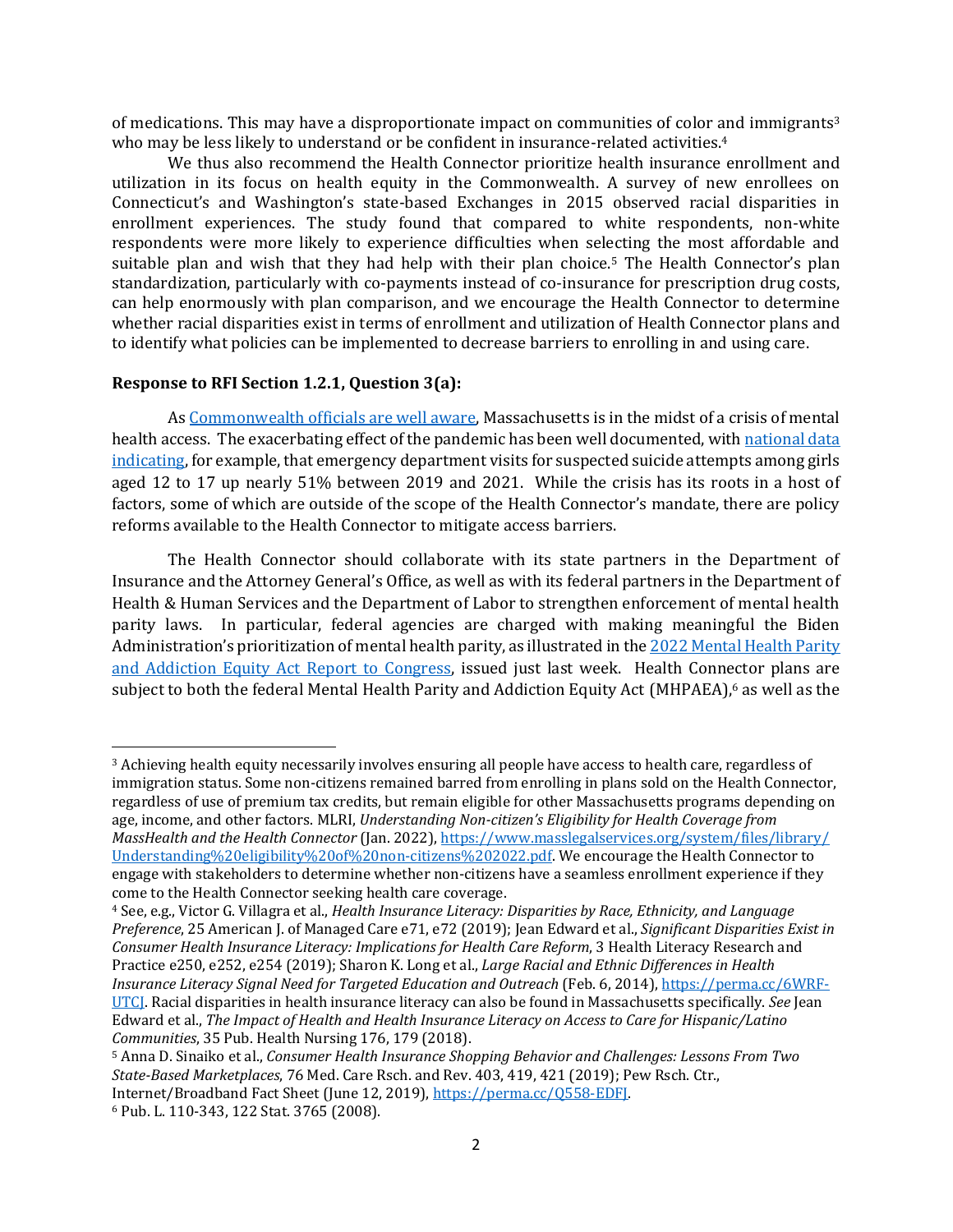Massachusetts Mental Health Parity Law (MMHPL),<sup>7</sup> with enforcement authority fractured among a host of agencies. While Connector plans typically comply with general requirements of the MMHPL to cover "biologically based mental disorders" in the 13 categories set forth in the statute,<sup>8</sup> meeting the law's mandate to provide *non-discriminatory* coverage requires closer scrutiny.

The Health Connector is particularly well positioned to analyze insurance plan design, network and rate adequacy, and utilization review mechanisms that constitute discrimination in the provision of mental health coverage because they are out of parity with their medical/surgical counterparts. These plan components are key contributing factors to the current crisis of access for mental health services in the Commonwealth. The workforce problems *identified by the Health Policy* [Commission](https://www.mass.gov/news/hpc-reflects-on-challenges-and-opportunities-in-the-health-care-system-at-annual-cost-trends-hearing) as lying at the heart of the crisis would be addressed, at least in part, by increased attention to the rate and network adequacy of mental health coverage in insurance plans. To begin this process, the Health Connector should work with insurers and federal partners to review plans' internal comparative analysis of <u>non-quantitative treatment limitations</u>. Congress required insurers to create such comparative analysis in the Consolidated Appropriations Act of 2021, to improve enforcement of MHPAEA.<sup>9</sup> Despite an effective date in February 2021, the agencies' [recent report to](https://www.dol.gov/sites/dolgov/files/EBSA/laws-and-regulations/laws/mental-health-parity/report-to-congress-2022-realizing-parity-reducing-stigma-and-raising-awareness.pdf)  [Congress](https://www.dol.gov/sites/dolgov/files/EBSA/laws-and-regulations/laws/mental-health-parity/report-to-congress-2022-realizing-parity-reducing-stigma-and-raising-awareness.pdf) observed that insurers are largely ignoring this requirement.<sup>10</sup> Requiring insurers to live up to the requirements of MHPAEA by creating these analyses, and to work together with the Health Connector to improve mental health coverage where the analysis reveals shortcomings is a key step in overcoming the Commonwealth's mental health access crisis. The Health Connector could also require publication of these internal analyses to plan members to improve transparency and improve understanding of coverage and plan design.

As it so frequently has, Massachusetts should lead the way on making the promise of health insurance meaningful for all. The Health Connector should contribute to this promise by collaborating with its state and federal partners to improve insurer compliance with state and federal parity law. As the front-line regulator certifying these plans, the Health Connector is well positioned to push these improvements forward.

## **Response to Section 1.2.1, Question 4:**

The Center for Health Law and Policy Innovation is an active member of the Massachusetts Trans Health Coalition (MTHC). We support the recommendations made within the comments submitted by the MTHC, including the recommended actions for plans sold on the Health Connector as summarized below:

- Establish gender-affirming care advisory councils;
- Remove Gender Dysphoria letters requirement for gender-affirming care;

 $\overline{\phantom{a}}$ 

<sup>7</sup> St. 2008 c. 256, St. 2000 c.80 (modifying Mass. Gen. L. ch. 32A, § 22; Mass. Gen. L. ch. 175, § 47B; Mass. Gen. L. ch. 175, § 108E; Mass. Gen. L. ch. 176A, § 8A; Mass. Gen. L. ch. 176B, § 4A-4B; Mass. Gen. L. ch. 176G, § 4B; Mass. Gen. L. ch. 176G, § 4M.

<sup>8</sup> Mass. Gen. L.. ch. 175, § 47B (West)

<sup>9</sup> Pub. L. 116-260 (Dec. 27, 2020).

 $10$  "Despite the CAA's February 2021 deadline for plans to perform and document their comparative analyses, many plans and issuers stated that they were unprepared to respond to the Departments' requests and had not started preparing their comparative analyses by the February 2021 deadline. None of the comparative analyses EBSA or CMS have initially reviewed to date contained sufficient information upon initial receipt. EBSA has issued 80 insufficiency letters addressing over 170 NQTLs, identifying specific deficiencies in the comparative analyses and requesting additional information to remediate those deficiencies."